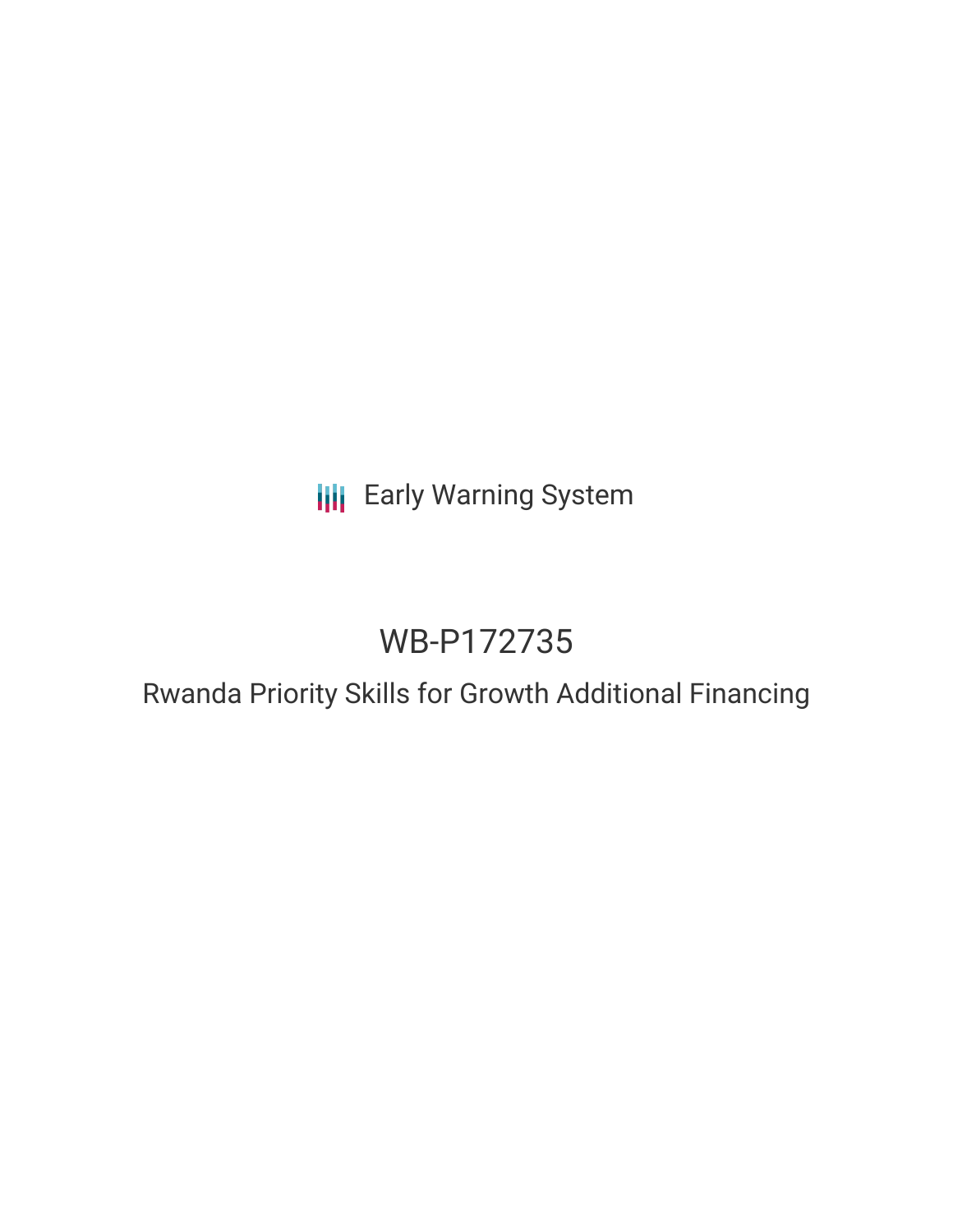

### **Quick Facts**

| <b>Countries</b>               | Rwanda           |
|--------------------------------|------------------|
| <b>Financial Institutions</b>  | World Bank (WB)  |
| <b>Status</b>                  | Proposed         |
| <b>Bank Risk Rating</b>        | U                |
| <b>Investment Type(s)</b>      | Loan             |
| <b>Investment Amount (USD)</b> | \$100.00 million |
| <b>Loan Amount (USD)</b>       | \$100.00 million |
| <b>Project Cost (USD)</b>      | \$200.00 million |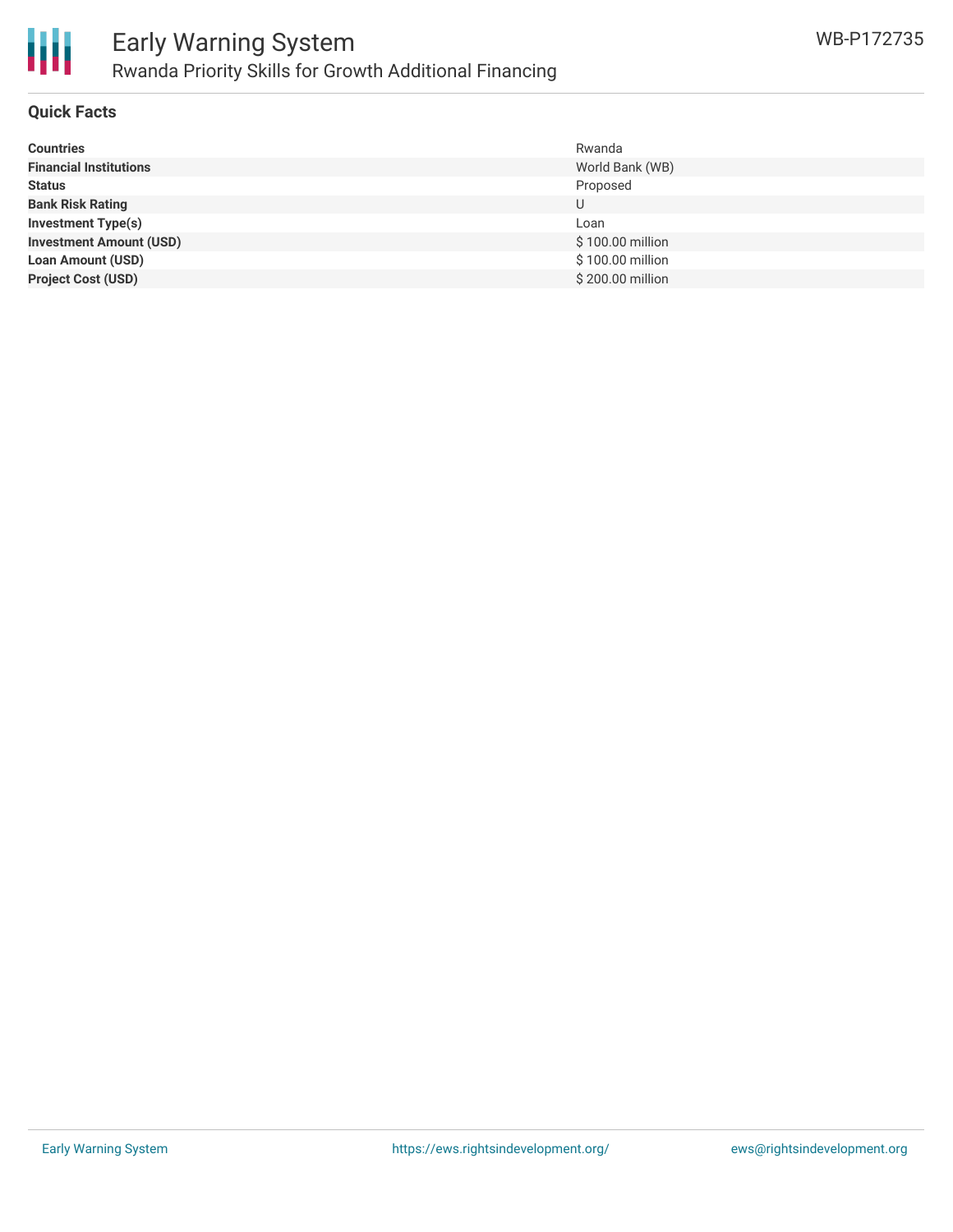

## **Project Description**

No project description as of this writing.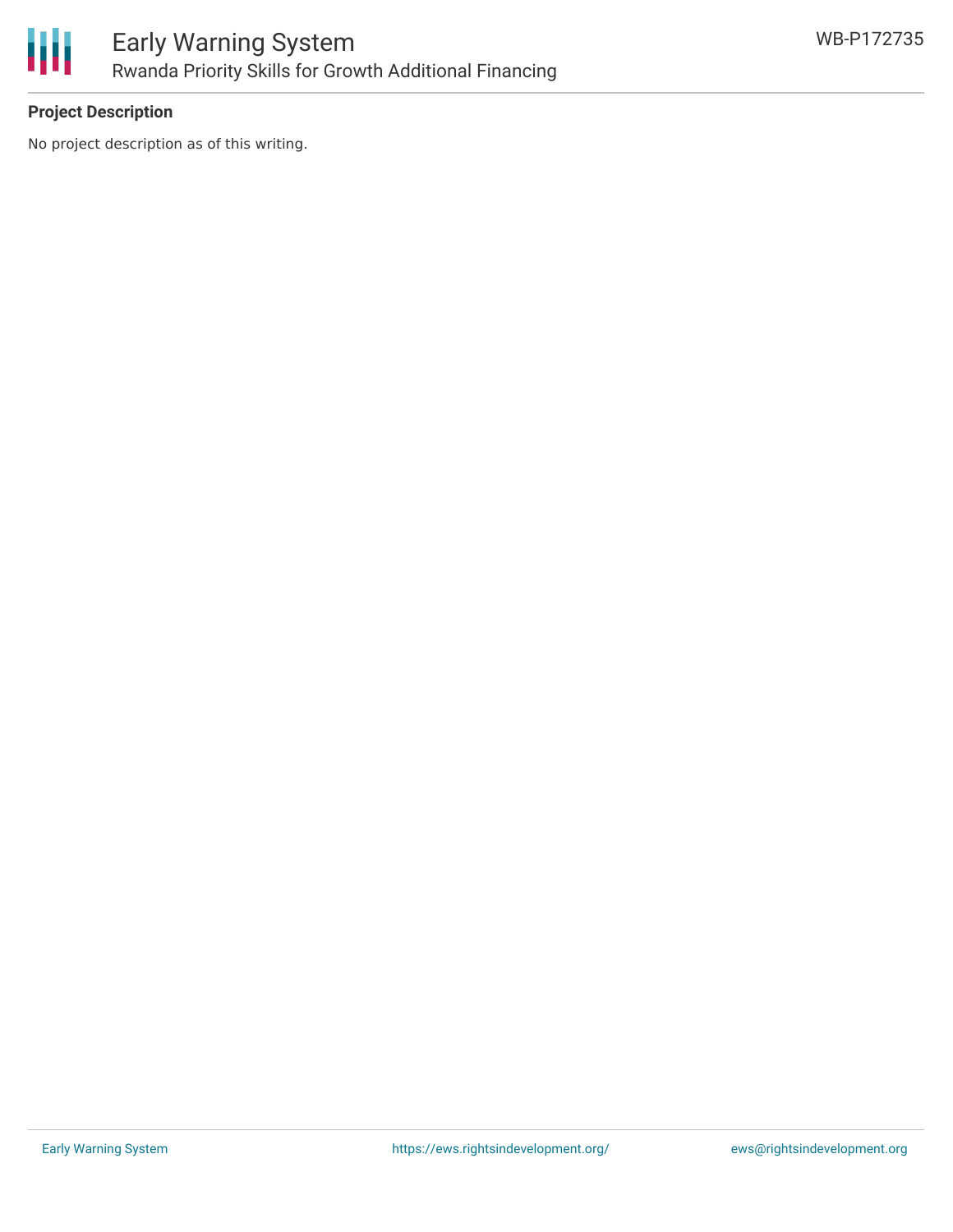

## **Investment Description**

World Bank (WB)